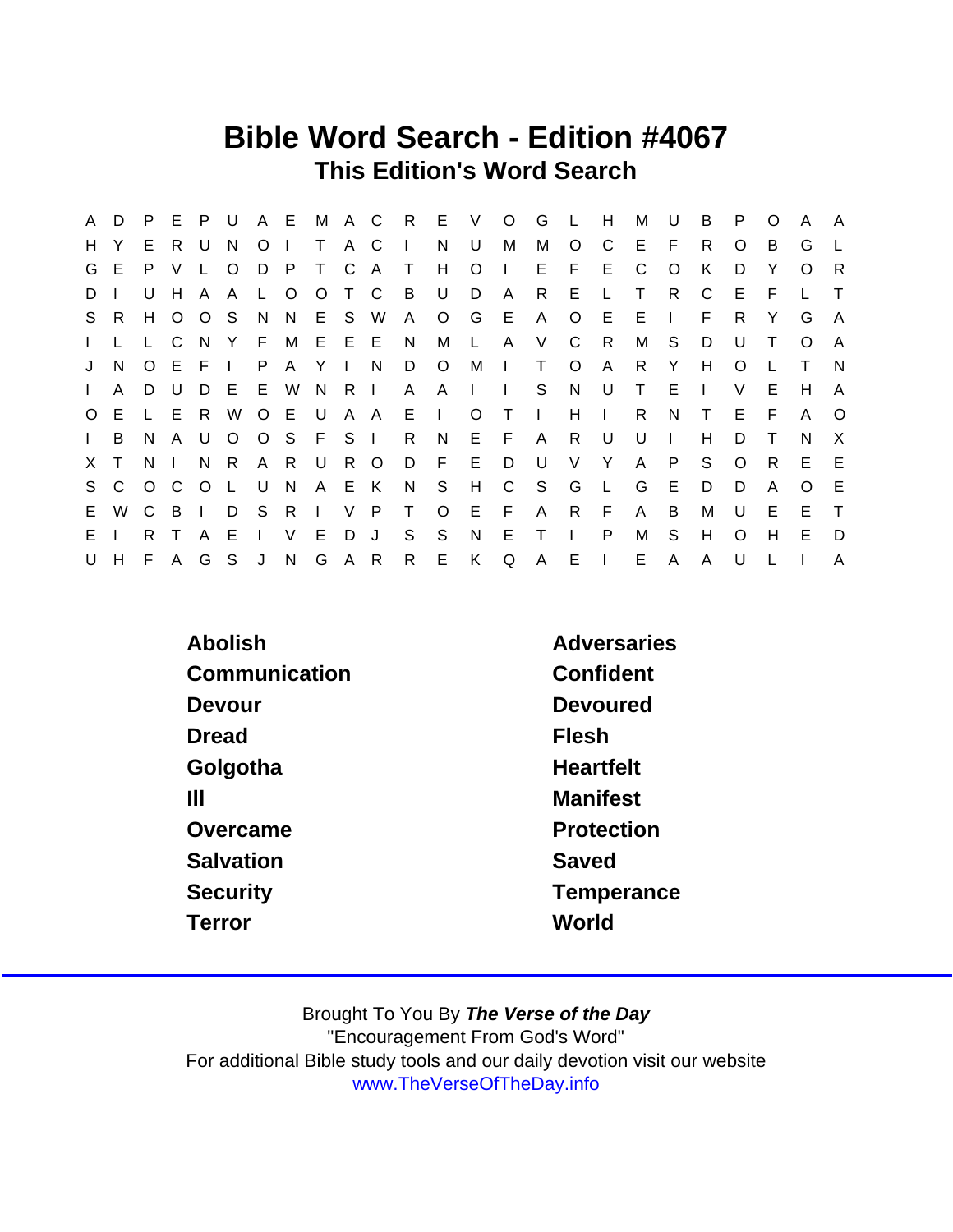## Bible Word Search - Edition #4067 Word Search Answer Guide

|              | a D p        |          |       |       |                       |                |           |         |           |             | e p u a E M A C R E V O g I h |       |                |              |              |             | m            | <b>u</b>     | b            | P.           | $\Omega$     | a            | a              |
|--------------|--------------|----------|-------|-------|-----------------------|----------------|-----------|---------|-----------|-------------|-------------------------------|-------|----------------|--------------|--------------|-------------|--------------|--------------|--------------|--------------|--------------|--------------|----------------|
|              | h y E        |          | r u N |       |                       |                | O I T A C |         |           | $\sim 1$ .  | N                             | U     | M              | M            | $\circ$      | $\mathbb C$ | $\mathbf{e}$ | f            | R.           | $\circ$      | b            | G            | $\Box$         |
| $\mathbf{g}$ | $\mathbf e$  |          | p V I |       | $\circ$               | d d            |           |         | p t C A t |             | h                             | o i   |                |              | e F e        |             | $\mathbf{C}$ | $\circ$      | k            | D            | $\mathsf{v}$ | $\circ$      |                |
| d i          |              | <b>u</b> |       |       | h A a I               |                |           |         |           |             | O O T C B U D                 |       | $\mathbf{a}$   | $\mathsf{R}$ |              | e L         | $\top$       | $\mathsf{r}$ | $\mathbf{C}$ | E            | f            | L            |                |
| $S \cap$     |              | h.       |       | o o S |                       | n              |           | N E S w |           | a O         |                               |       |                | g E a O E    |              |             | $E - i$      |              | f            | R            | $\mathsf{V}$ | G            | a              |
|              |              |          |       |       | I L L c n y F M e E e |                |           |         |           | N           |                               |       |                | m L a V C R  |              |             |              | M S          | d            | U            | $\top$       | $\circ$      | a              |
| $\mathbf{i}$ | $\mathsf{n}$ | $\circ$  | e f   |       | $\sim 1$ .            | $\mathsf{P}$   |           |         |           | a y I n D O |                               | m     | $\blacksquare$ |              | $\circ$      | A,          | R.           | Y            | H.           | $\circ$      |              | $\top$       | n              |
| $\mathbf{i}$ | a d          |          |       | u D E |                       | $-e$           | w n R i   |         |           |             | $A$ a $I$ $I$                 |       |                | S.           | N U          |             | $\top$       | Ei           |              | V            | E.           | H            | a              |
| $\circ$      | e            | $\Box$   | E.    |       | R W                   | $\overline{O}$ |           | e u A a |           | $E$ i       |                               | $O$ T |                | $\sim 1$ .   |              | $H$ $\Box$  | R            | n            | $\mathsf{T}$ | E F          |              | $\mathsf{A}$ | $\overline{O}$ |
| j.           |              | b N      |       | A u O |                       | $\overline{O}$ |           | s f S i |           |             | R N                           | e F   |                | A            | R            | <b>u</b>    | $\mathsf{u}$ | -i -         | h.           | D            | $\top$       | $\mathsf{n}$ | $\mathbf{x}$   |
|              | x T N i n R  |          |       |       |                       | a a            |           |         |           |             | ru Ro D f E d U V y           |       |                |              |              |             | a            | p            | $\mathsf{s}$ | $\circ$      | R.           | e            | $\mathbf{e}$   |
|              | s C o c o L  |          |       |       |                       | $\mathsf{u}$   | n a Ek    |         |           |             | n Sh C s g L                  |       |                |              |              |             | g            | e            | d            | d            | $\mathsf{A}$ | $\Omega$     | $\mathbf{e}$   |
|              | E w c        |          |       | b i   | D                     |                |           |         |           |             | s r i V p T o E f             |       |                | a r f        |              |             | A            | $\mathsf b$  | m            | u            | Е            | e            | $\mathbf{t}$   |
|              | e i r        |          | t.    | a     | e i                   |                |           | v e D j |           |             | s S n                         |       | e t            |              | $\mathbf{i}$ | p           | m S          |              | h.           | $\circ$      | H            | e            | d              |
|              |              |          |       |       | uh fagsj              |                |           |         |           |             | ng Arrek                      |       | $\mathsf{q}$   | $\mathsf{a}$ |              | e i         | e            | a            | a            | $\mathsf{u}$ |              |              | a              |

Abolish: Diagonal **Adversaries:** Vertical Communication: Horizontal Confident: Diagonal Devour: Diagonal Devoured: Vertical Dread: Vertical **Flesh: Diagonal** Golgotha: Vertical Heartfelt: Vertical III: Horizontal **Manifest: Diagonal** Overcame: Horizontal Protection: Diagonal Salvation: Diagonal Saved: Diagonal Security: Diagonal Temperance: Diagonal Terror: Diagonal World: Vertical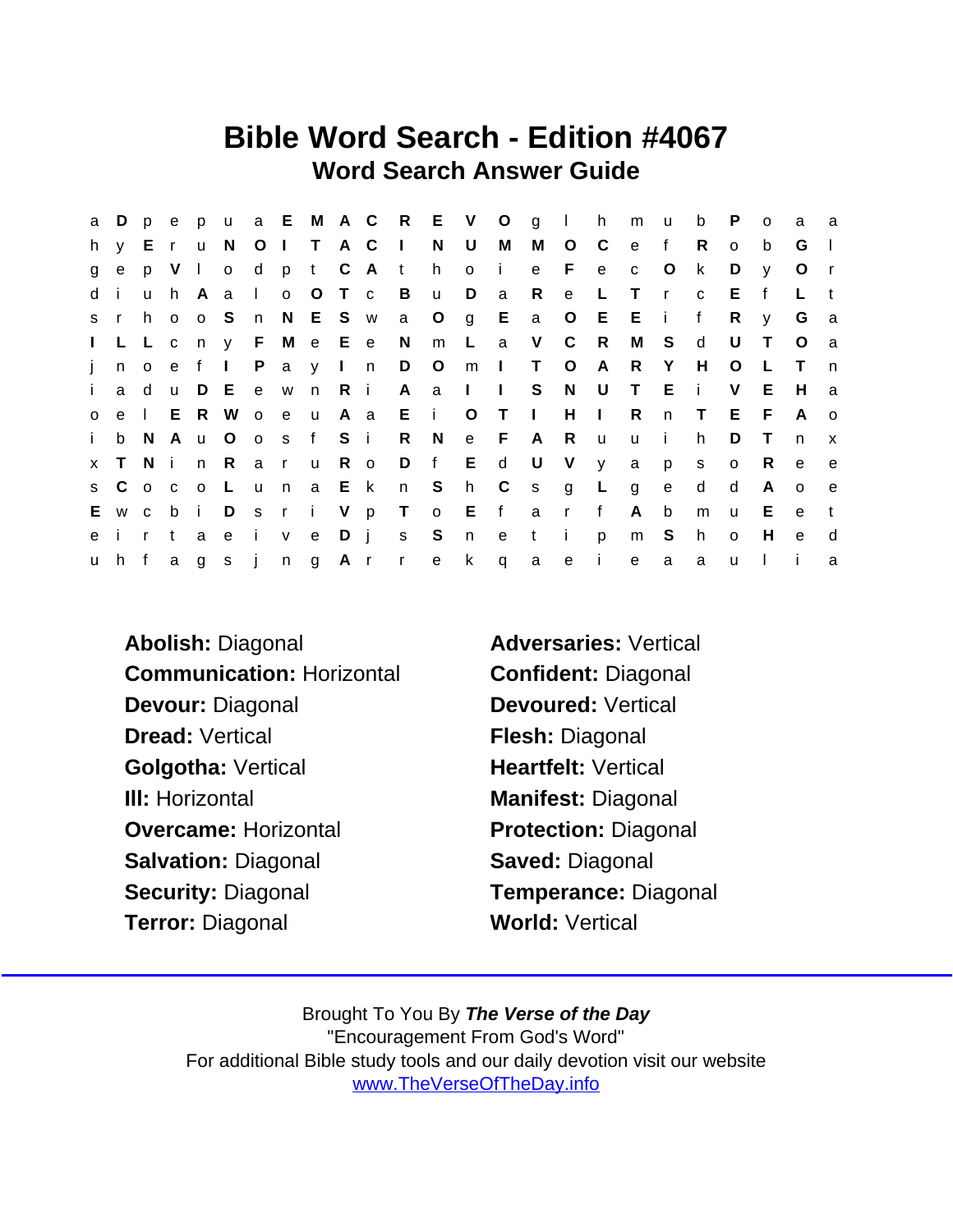## Bible Word Search - Edition #4067 Words Used And Their Definitions

Abolish

To do away with; Put an end to; Annul: Make void

**Adversaries** 

Opponents or enemies

Communication

The process of sending and receiving messages

Confident

Having a sense of trust in something, someone, or oneself

Devour

To consume in a greedy manner

Devoured Consumed; Eaten greedily

Dread

To fear or be uneasy; Fear or uneasiness

Flesh

A part of us that rebels against God

**Golgotha** 

The place where Jesus was crucified between 2 criminals; name means "skull place" (See Matthew 27:32-44, Mark 15:21-32, John 19:16-27)

**Heartfelt** 

Sincere; Felt at a deep level

Ill

Sick; Diseased